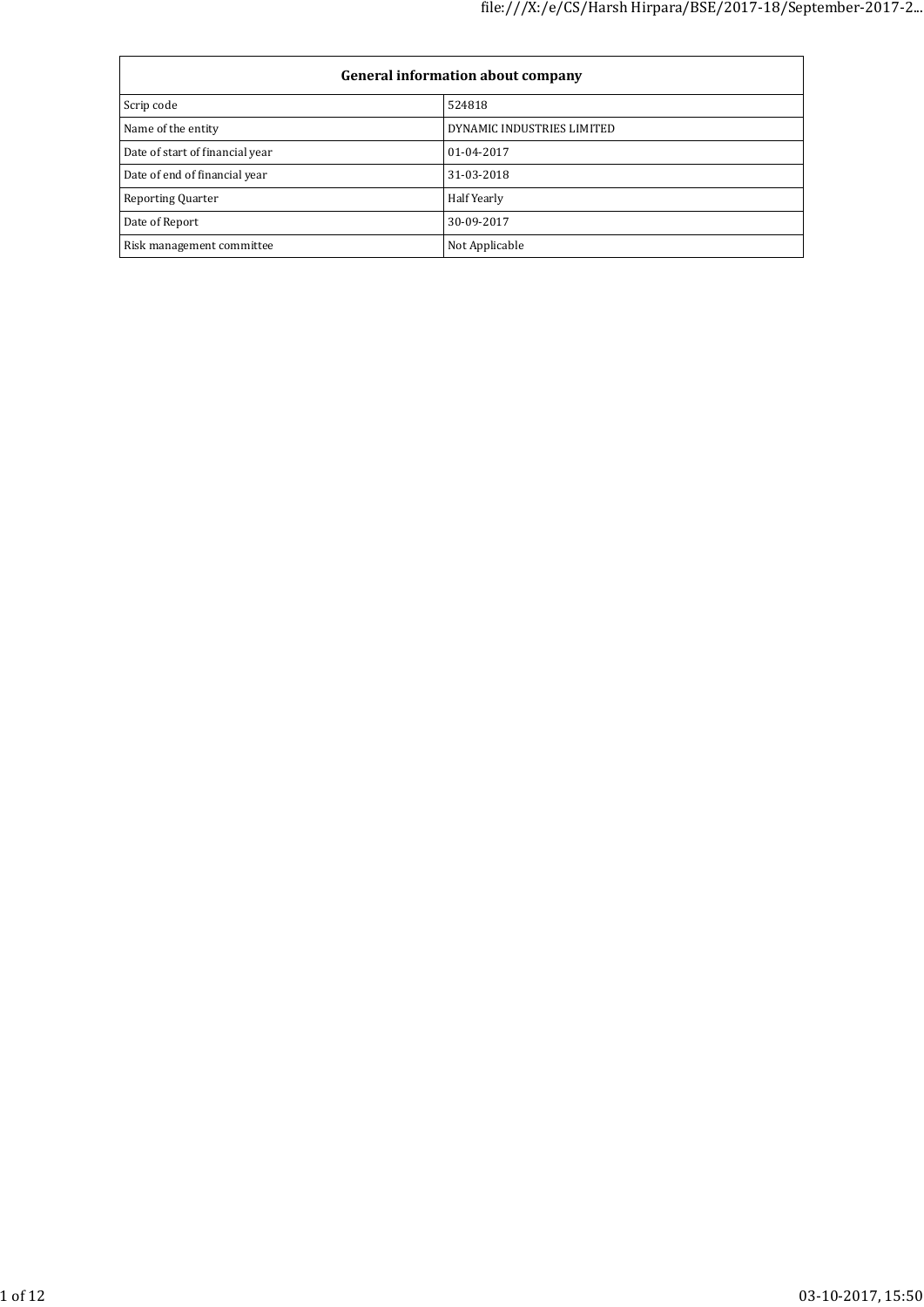|    | <b>Annexure I</b>                                              |                         |            |            |                                                |                            |                               |                                                                                      |                      |                                            |                                                                                                                                                    |                                                                                                                                                                          |                                                                                                                                                                                                               |       |
|----|----------------------------------------------------------------|-------------------------|------------|------------|------------------------------------------------|----------------------------|-------------------------------|--------------------------------------------------------------------------------------|----------------------|--------------------------------------------|----------------------------------------------------------------------------------------------------------------------------------------------------|--------------------------------------------------------------------------------------------------------------------------------------------------------------------------|---------------------------------------------------------------------------------------------------------------------------------------------------------------------------------------------------------------|-------|
|    | Annexure I to be submitted by listed entity on quarterly basis |                         |            |            |                                                |                            |                               |                                                                                      |                      |                                            |                                                                                                                                                    |                                                                                                                                                                          |                                                                                                                                                                                                               |       |
|    |                                                                |                         |            |            |                                                |                            |                               | I. Composition of Board of Directors                                                 |                      |                                            |                                                                                                                                                    |                                                                                                                                                                          |                                                                                                                                                                                                               |       |
|    |                                                                |                         |            |            |                                                |                            |                               | Disclosure of notes on composition of board of directors explanatory                 |                      |                                            |                                                                                                                                                    |                                                                                                                                                                          |                                                                                                                                                                                                               |       |
|    |                                                                |                         |            |            |                                                |                            |                               | Is there any change in information of board of directors compare to previous quarter |                      |                                            |                                                                                                                                                    | Yes                                                                                                                                                                      |                                                                                                                                                                                                               |       |
| Sr | Title<br>(Mr<br>$\prime$<br>Ms)                                | Name of the<br>Director | PAN        | <b>DIN</b> | Category 1<br>of directors                     | Category 2<br>of directors | Category<br>3 of<br>directors | Date of<br>appointment<br>in the<br>current term                                     | Date of<br>cessation | Tenure<br>of<br>director<br>(in<br>months) | No of<br>Directorship<br>in listed<br>entities<br>including<br>this listed<br>entity (Refer<br>Regulation<br>$25(1)$ of<br>Listing<br>Regulations) | Number of<br>memberships<br>in Audit/<br>Stakeholder<br>Committee(s)<br>including this<br>listed entity<br>(Refer<br>Regulation<br>$26(1)$ of<br>Listing<br>Regulations) | No of<br>post of<br>Chairperson<br>in Audit/<br>Stakeholder<br>Committee<br>held in<br>listed<br>entities<br>including<br>this listed<br>entity (Refer<br>Regulation<br>$26(1)$ of<br>Listing<br>Regulations) | Notes |
| 1  | Mr                                                             | Harin<br>Mamlatdarna    | AGAPM97590 | 00536250   | Executive<br>Director                          | Not<br>Applicable          |                               | 01-10-2015                                                                           |                      |                                            | $\mathbf{1}$                                                                                                                                       | $\mathbf{1}$                                                                                                                                                             | $\boldsymbol{0}$                                                                                                                                                                                              |       |
| 2  | Mr                                                             | Deepak<br>Chokshi       | ACOPC5387L | 00536345   | Executive<br>Director                          | Chairperson                | CEO-MD                        | 01-10-2015                                                                           |                      |                                            | $\mathbf{1}$                                                                                                                                       | $\mathbf{0}$                                                                                                                                                             | $\mathbf{0}$                                                                                                                                                                                                  |       |
| 3  | Mr                                                             | Dinesh Jain             | ABNPJ6717D | 00135889   | Executive<br>Director                          | Not<br>Applicable          |                               | 01-10-2015                                                                           |                      |                                            | $\mathbf{1}$                                                                                                                                       | $\mathbf{1}$                                                                                                                                                             | $\mathbf{0}$                                                                                                                                                                                                  |       |
| 4  | Mr                                                             | Jatin Surti             | AGSPS7752D | 05195572   | Non-<br>Executive -<br>Independent<br>Director | Not<br>Applicable          |                               | 14-08-2015                                                                           |                      | 25                                         | 1                                                                                                                                                  | 2                                                                                                                                                                        | 2                                                                                                                                                                                                             |       |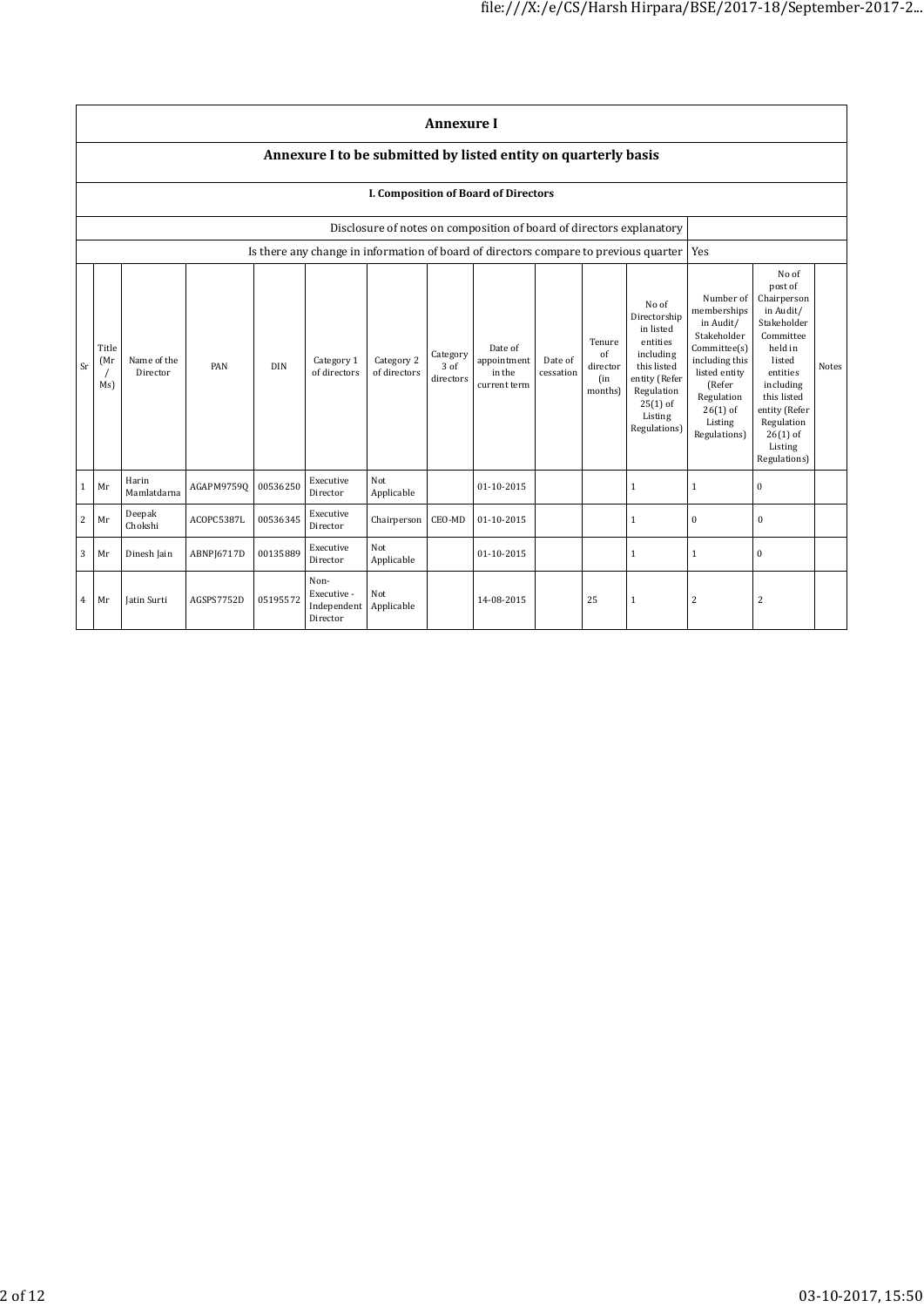|    | <b>Annexure I</b>    |                         |            |            |                                                                |                               |                               |                                                  |                      |                                                    |                                                                                                                                                    |                                                                                                                                                                          |                                                                                                                                                                                                               |       |
|----|----------------------|-------------------------|------------|------------|----------------------------------------------------------------|-------------------------------|-------------------------------|--------------------------------------------------|----------------------|----------------------------------------------------|----------------------------------------------------------------------------------------------------------------------------------------------------|--------------------------------------------------------------------------------------------------------------------------------------------------------------------------|---------------------------------------------------------------------------------------------------------------------------------------------------------------------------------------------------------------|-------|
|    |                      |                         |            |            | Annexure I to be submitted by listed entity on quarterly basis |                               |                               |                                                  |                      |                                                    |                                                                                                                                                    |                                                                                                                                                                          |                                                                                                                                                                                                               |       |
|    |                      |                         |            |            |                                                                |                               |                               | <b>I. Composition of Board of Directors</b>      |                      |                                                    |                                                                                                                                                    |                                                                                                                                                                          |                                                                                                                                                                                                               |       |
| Sr | Title<br>(Mr)<br>Ms) | Name of the<br>Director | PAN        | <b>DIN</b> | Category 1<br>of directors                                     | Category<br>2 of<br>directors | Category<br>3 of<br>directors | Date of<br>appointment<br>in the<br>current term | Date of<br>cessation | Tenure<br>$\sigma$ f<br>director<br>(in<br>months) | No of<br>Directorship<br>in listed<br>entities<br>including<br>this listed<br>entity (Refer<br>Regulation<br>$25(1)$ of<br>Listing<br>Regulations) | Number of<br>memberships<br>in Audit/<br>Stakeholder<br>Committee(s)<br>including this<br>listed entity<br>(Refer<br>Regulation<br>$26(1)$ of<br>Listing<br>Regulations) | No of<br>post of<br>Chairperson<br>in Audit/<br>Stakeholder<br>Committee<br>held in<br>listed<br>entities<br>including<br>this listed<br>entity (Refer<br>Regulation<br>$26(1)$ of<br>Listing<br>Regulations) | Notes |
| 5  | Mr                   | Raghavdas<br>Lakhmani   | AATPL5636N | 05304347   | Non-<br>Executive -<br>Independent<br>Director                 | Not<br>Applicable             |                               | 14-08-2015                                       |                      | 25                                                 | $\mathbf{1}$                                                                                                                                       | $\overline{c}$                                                                                                                                                           | 0                                                                                                                                                                                                             |       |
| 6  | Mr                   | Pravinchandra<br>Master | AAWPM1727E | 05195587   | Non-<br>Executive -<br>Independent<br>Director                 | Not<br>Applicable             |                               | 14-08-2015                                       |                      | 25                                                 | $\mathbf{1}$                                                                                                                                       | $\overline{c}$                                                                                                                                                           | 0                                                                                                                                                                                                             |       |
| 7  | Mrs                  | Viraj Shah              | AAEPF6321P | 07220630   | Non-<br>Executive -<br>Independent<br>Director                 | Not<br>Applicable             |                               | 29-06-2015                                       |                      | 27                                                 | $\mathbf{1}$                                                                                                                                       | $\overline{c}$                                                                                                                                                           | 0                                                                                                                                                                                                             |       |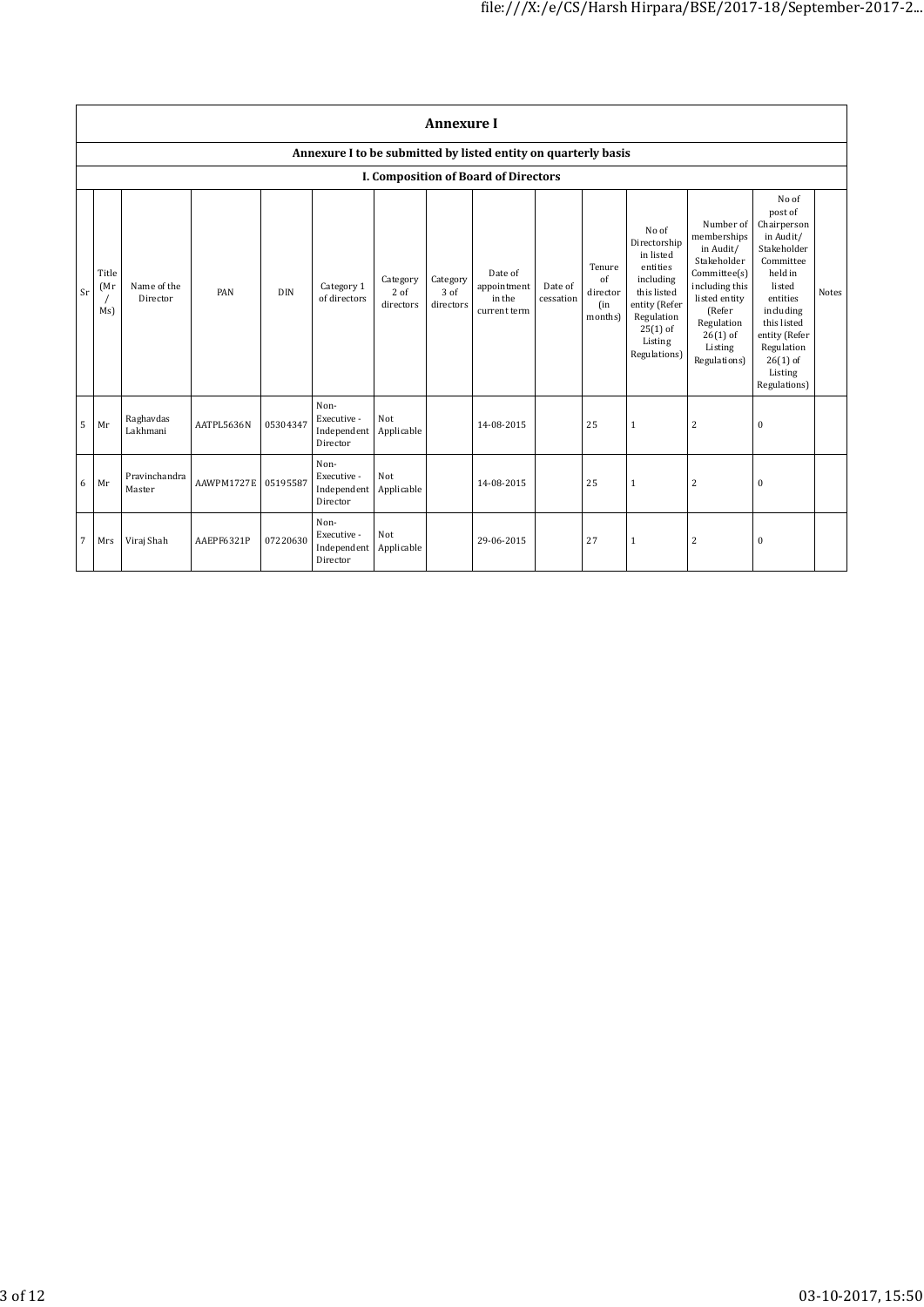|                | <b>Annexure 1</b>                                            |                              |                                                                                    |                            |                            |  |  |  |  |
|----------------|--------------------------------------------------------------|------------------------------|------------------------------------------------------------------------------------|----------------------------|----------------------------|--|--|--|--|
|                | <b>II. Composition of Committees</b>                         |                              |                                                                                    |                            |                            |  |  |  |  |
|                | Disclosure of notes on composition of committees explanatory |                              |                                                                                    |                            |                            |  |  |  |  |
|                |                                                              |                              | Is there any change in information of committees compare to previous quarter   Yes |                            |                            |  |  |  |  |
| Sr             | Name Of Committee                                            | Name of Committee<br>members | Category 1 of directors                                                            | Category 2 of<br>directors | Name of other<br>committee |  |  |  |  |
| $\mathbf{1}$   | <b>Audit Committee</b>                                       | Pravinchandra Master         | Non-Executive -<br><b>Independent Director</b>                                     | Chairperson                |                            |  |  |  |  |
| $\overline{c}$ | <b>Audit Committee</b>                                       | Raghavdas Lakmani            | Non-Executive -<br><b>Independent Director</b>                                     | Member                     |                            |  |  |  |  |
| 3              | <b>Audit Committee</b>                                       | <b>Iatin Surti</b>           | Non-Executive -<br><b>Independent Director</b>                                     | Member                     |                            |  |  |  |  |
| 4              | <b>Audit Committee</b>                                       | Viraj Shah                   | Non-Executive -<br><b>Independent Director</b>                                     | Member                     |                            |  |  |  |  |
| 5              | Nomination and<br>remuneration committee                     | Pravinchandra Master         | Non-Executive -<br><b>Independent Director</b>                                     | Chairperson                |                            |  |  |  |  |
| 6              | Nomination and<br>remuneration committee                     | Raghavdas Lakmani            | Non-Executive -<br><b>Independent Director</b>                                     | Member                     |                            |  |  |  |  |
| 7              | Nomination and<br>remuneration committee                     | <b>Iatin Surti</b>           | Non-Executive -<br><b>Independent Director</b>                                     | Member                     |                            |  |  |  |  |
| 8              | Nomination and<br>remuneration committee                     | Viraj Shah                   | Non-Executive -<br><b>Independent Director</b>                                     | Member                     |                            |  |  |  |  |
| $\mathbf{q}$   | Stakeholders Relationship<br>Committee                       | Pravinchandra Master         | Non-Executive -<br><b>Independent Director</b>                                     | Chairperson                |                            |  |  |  |  |
| 10             | Stakeholders Relationship<br>Committee                       | Harin Mamlatdarna            | <b>Executive Director</b>                                                          | Member                     |                            |  |  |  |  |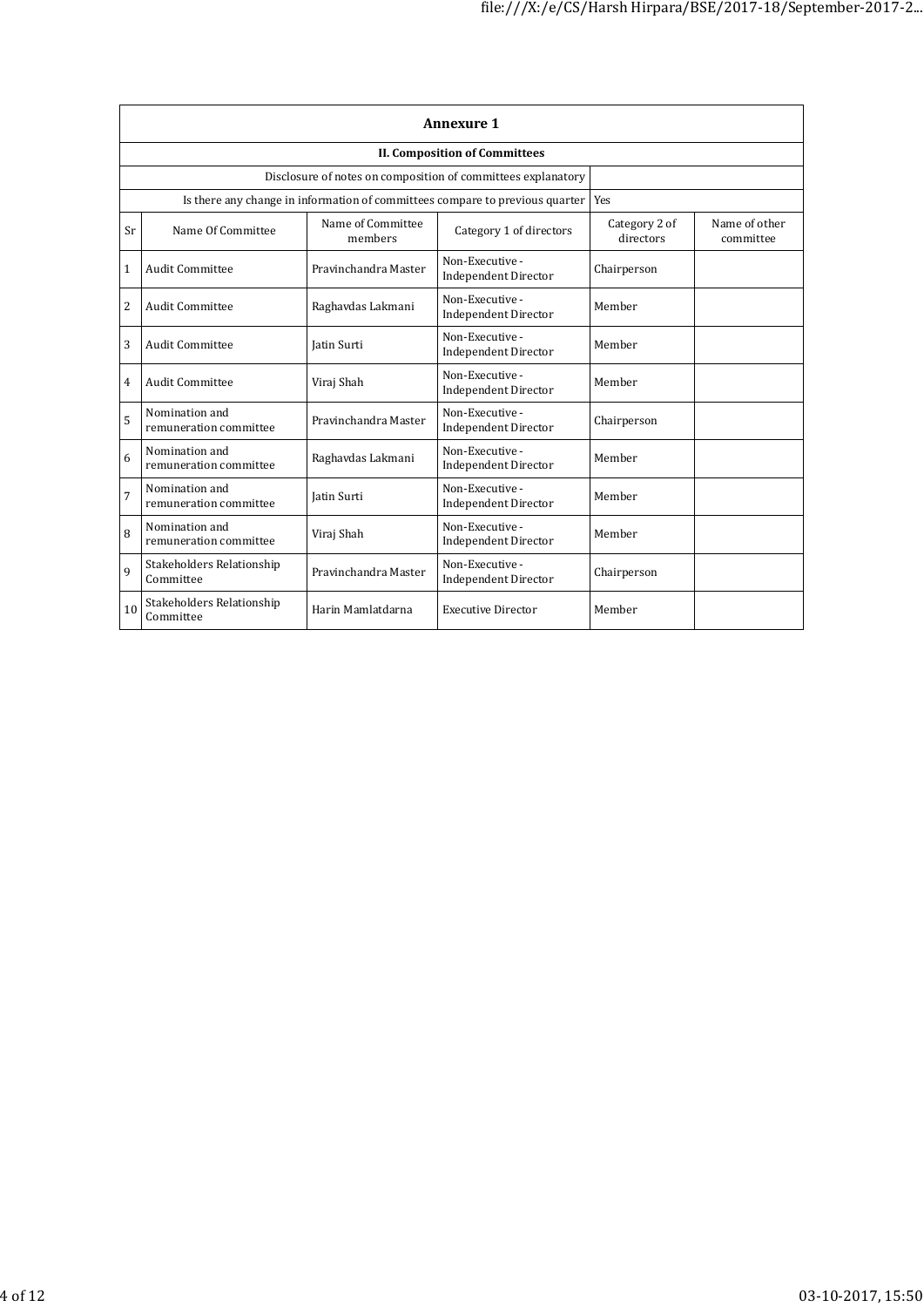|    | <b>Annexure 1</b>                            |                              |                                                |                            |                            |  |  |  |
|----|----------------------------------------------|------------------------------|------------------------------------------------|----------------------------|----------------------------|--|--|--|
|    | <b>II. Composition of Committees</b>         |                              |                                                |                            |                            |  |  |  |
| Sr | Name Of Committee                            | Name of Committee<br>members | Category 1 of directors                        | Category 2 of<br>directors | Name of other<br>committee |  |  |  |
| 11 | Stakeholders Relationship<br>Committee       | Dinesh Jain                  | <b>Executive Director</b>                      | Member                     |                            |  |  |  |
| 12 | Corporate Social<br>Responsibility Committee | Pravinchandra Master         | Non-Executive -<br><b>Independent Director</b> | Chairperson                |                            |  |  |  |
| 13 | Corporate Social<br>Responsibility Committee | Raghavdas Lakmani            | Non-Executive -<br>Independent Director        | Member                     |                            |  |  |  |
| 14 | Corporate Social<br>Responsibility Committee | Jatin Surti                  | Non-Executive -<br>Independent Director        | Member                     |                            |  |  |  |
| 15 | Corporate Social<br>Responsibility Committee | Viraj Shah                   | Non-Executive -<br>Independent Director        | Member                     |                            |  |  |  |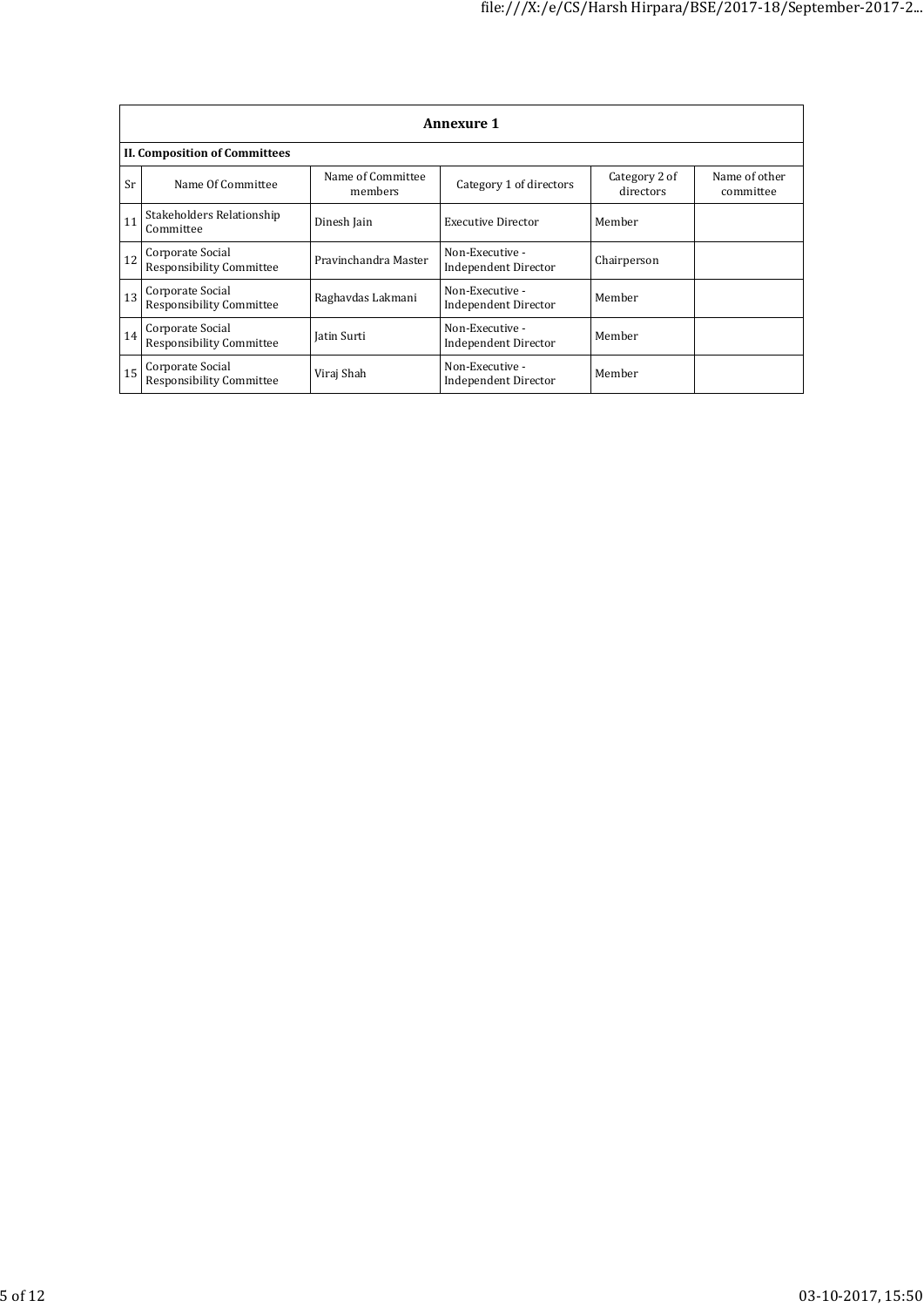|                | <b>Annexure 1</b>                                                |                                                         |                                                                |  |  |  |  |
|----------------|------------------------------------------------------------------|---------------------------------------------------------|----------------------------------------------------------------|--|--|--|--|
|                | <b>Annexure 1</b>                                                |                                                         |                                                                |  |  |  |  |
|                | III. Meeting of Board of Directors                               |                                                         |                                                                |  |  |  |  |
|                | Disclosure of notes on meeting of board of directors explanatory |                                                         |                                                                |  |  |  |  |
| Sr             | Date(s) of meeting (if any) in the<br>previous quarter           | $Date(s)$ of meeting (if any) in the<br>current quarter | Maximum gap between any two consecutive (in<br>number of days) |  |  |  |  |
|                | 30-05-2017                                                       |                                                         |                                                                |  |  |  |  |
| $\overline{2}$ |                                                                  | 14-09-2017                                              | 106                                                            |  |  |  |  |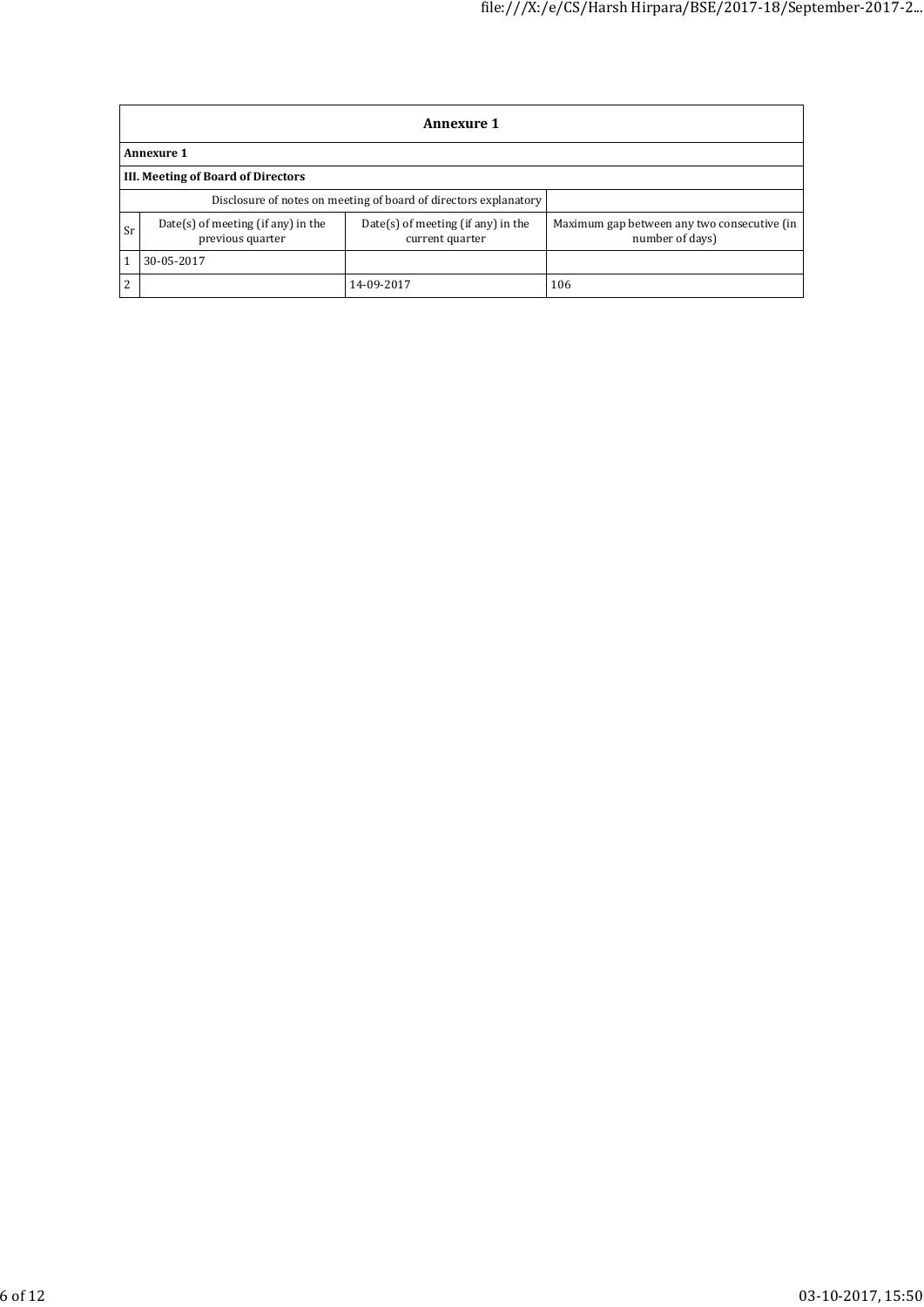|                | <b>Annexure 1</b>                                |                                                                        |                                                     |                                           |                                                                        |                                                                                  |                               |  |
|----------------|--------------------------------------------------|------------------------------------------------------------------------|-----------------------------------------------------|-------------------------------------------|------------------------------------------------------------------------|----------------------------------------------------------------------------------|-------------------------------|--|
|                | <b>IV. Meeting of Committees</b>                 |                                                                        |                                                     |                                           |                                                                        |                                                                                  |                               |  |
|                |                                                  |                                                                        |                                                     |                                           |                                                                        | Disclosure of notes on meeting of committees explanatory                         |                               |  |
| Sr             | Name of<br>Committee                             | $Date(s)$ of<br>meeting of the<br>committee in the<br>relevant quarter | Whether<br>requirement of<br>Quorum met<br>(Yes/No) | Requirement of<br>Quorum met<br>(details) | $Date(s)$ of<br>meeting of the<br>committee in the<br>previous quarter | Maximum gap<br>between any two<br>consecutive<br>meetings (in<br>number of days) | Name of<br>other<br>committee |  |
|                | Audit Committee                                  | 14-09-2017                                                             | Yes                                                 |                                           | 30-05-2017                                                             | 106                                                                              |                               |  |
| $\overline{2}$ | Nomination and<br>remuneration<br>committee      | 14-09-2017                                                             | Yes                                                 |                                           | 30-05-2017                                                             | 106                                                                              |                               |  |
| 3              | <b>Stakeholders</b><br>Relationship<br>Committee | 02-08-2017                                                             | Yes                                                 |                                           |                                                                        |                                                                                  |                               |  |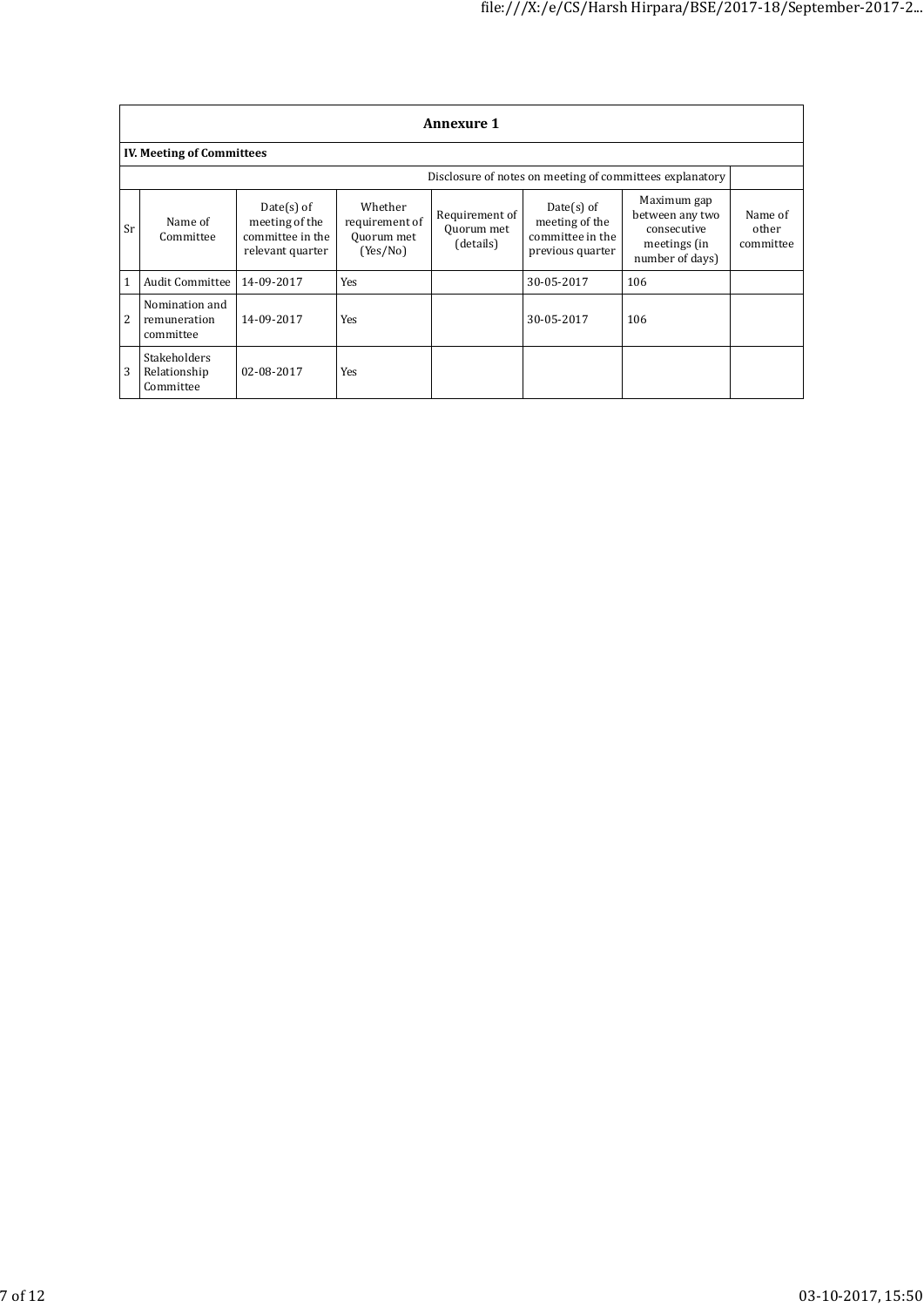|                                      | <b>Annexure 1</b>                                                                                         |                                  |                                                                    |  |  |  |  |
|--------------------------------------|-----------------------------------------------------------------------------------------------------------|----------------------------------|--------------------------------------------------------------------|--|--|--|--|
| <b>V. Related Party Transactions</b> |                                                                                                           |                                  |                                                                    |  |  |  |  |
|                                      | Subject                                                                                                   | Compliance status<br>(Yes/No/NA) | If status is "No" details of non-<br>compliance may be given here. |  |  |  |  |
|                                      | Whether prior approval of audit committee obtained                                                        | Yes                              |                                                                    |  |  |  |  |
| 2                                    | Whether shareholder approval obtained for material RPT                                                    | NA                               |                                                                    |  |  |  |  |
|                                      | Whether details of RPT entered into pursuant to omnibus<br>approval have been reviewed by Audit Committee | Yes                              |                                                                    |  |  |  |  |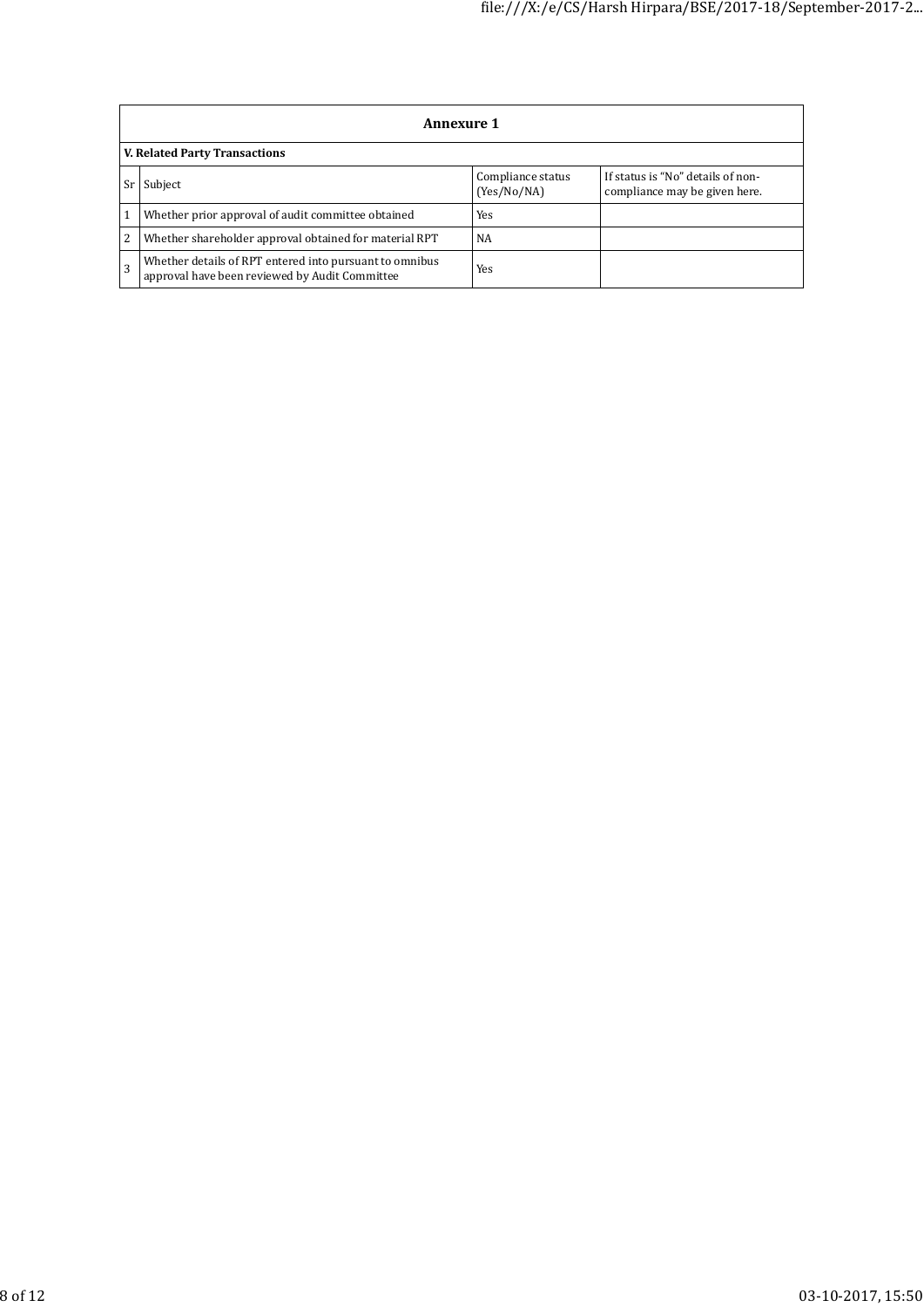|                | Annexure 1                                                                                                                                                                                                         |                               |  |  |  |  |  |
|----------------|--------------------------------------------------------------------------------------------------------------------------------------------------------------------------------------------------------------------|-------------------------------|--|--|--|--|--|
|                | <b>VI.</b> Affirmations                                                                                                                                                                                            |                               |  |  |  |  |  |
| Sr I           | Subject                                                                                                                                                                                                            | Compliance status<br>(Yes/No) |  |  |  |  |  |
| $\mathbf{1}$   | The composition of Board of Directors is in terms of SEBI (Listing obligations and disclosure<br>requirements) Regulations, 2015                                                                                   | Yes                           |  |  |  |  |  |
| $\overline{2}$ | The composition of the following committees is in terms of SEBI(Listing obligations and disclosure<br>requirements) Regulations, 2015 a. Audit Committee                                                           | Yes                           |  |  |  |  |  |
| $\overline{3}$ | The composition of the following committees is in terms of SEBI(Listing obligations and disclosure<br>requirements) Regulations, 2015. b. Nomination & remuneration committee                                      | Yes                           |  |  |  |  |  |
| $\overline{4}$ | The composition of the following committees is in terms of SEBI(Listing obligations and disclosure<br>requirements) Regulations, 2015. c. Stakeholders relationship committee                                      | Yes                           |  |  |  |  |  |
| 5              | The composition of the following committees is in terms of SEBI(Listing obligations and disclosure<br>requirements) Regulations, 2015. d. Risk management committee (applicable to the top 100 listed<br>entities) | NA                            |  |  |  |  |  |
| 6              | The committee members have been made aware of their powers, role and responsibilities as specified in<br>SEBI (Listing obligations and disclosure requirements) Regulations, 2015.                                 | Yes                           |  |  |  |  |  |
| $\overline{7}$ | The meetings of the board of directors and the above committees have been conducted in the manner as<br>specified in SEBI (Listing obligations and disclosure requirements) Regulations, 2015.                     | Yes                           |  |  |  |  |  |
| 8              | This report and/or the report submitted in the previous quarter has been placed before Board of<br>Directors.                                                                                                      | Yes                           |  |  |  |  |  |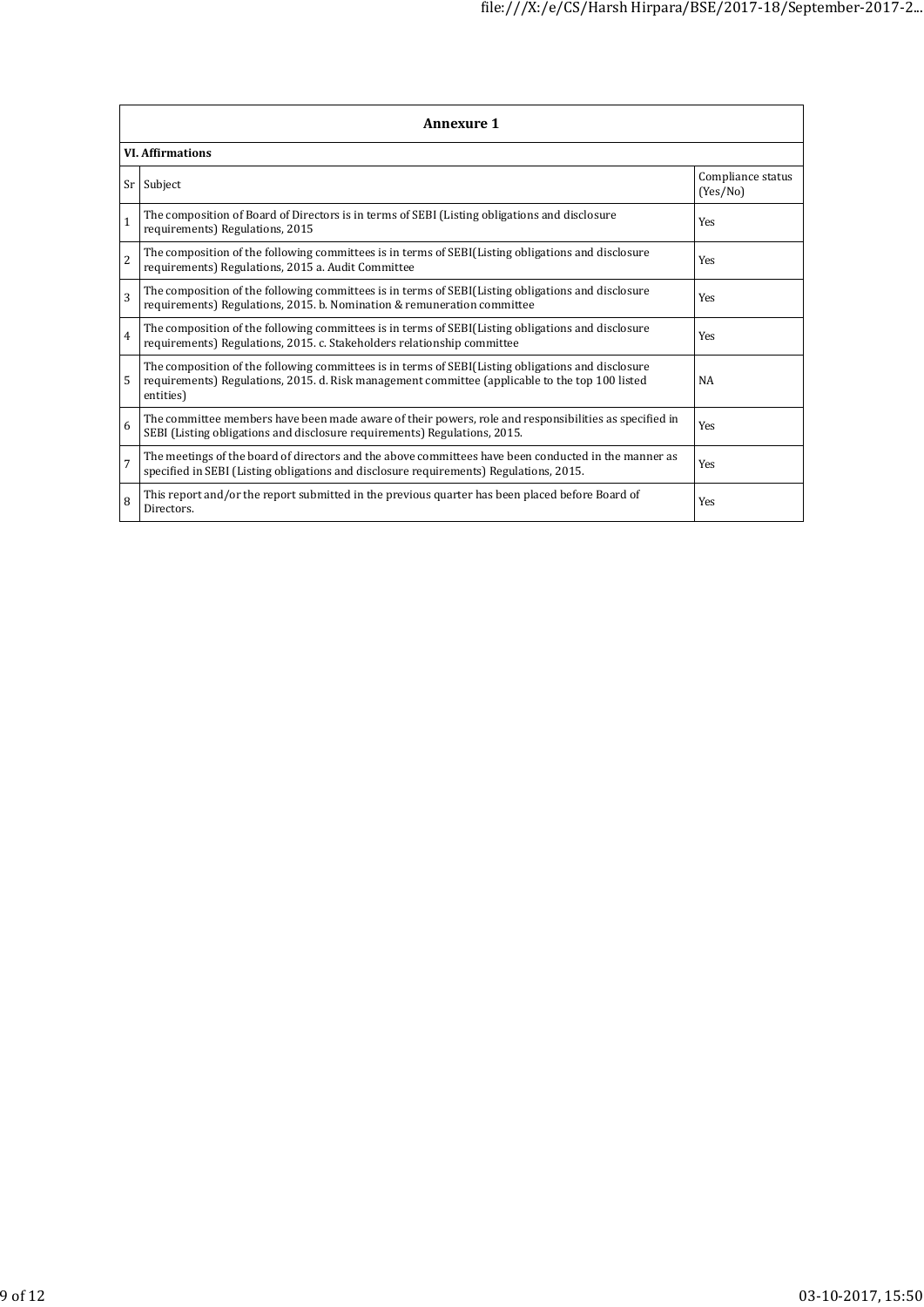|                | <b>Annexure III</b>                                                                                                                                                                  |                                              |                                  |                                                                      |  |  |  |  |
|----------------|--------------------------------------------------------------------------------------------------------------------------------------------------------------------------------------|----------------------------------------------|----------------------------------|----------------------------------------------------------------------|--|--|--|--|
|                | Annexure III to be submitted by listed entity at the end of 6 months after end of financial year along-with second quarter<br>report of next financial year                          |                                              |                                  |                                                                      |  |  |  |  |
|                | <b>I.</b> Affirmations                                                                                                                                                               |                                              |                                  |                                                                      |  |  |  |  |
| Sr l           | Broad heading                                                                                                                                                                        | Regulation<br>Number                         | Compliance status<br>(Yes/No/NA) | If status is "No" details of<br>non-compliance may be<br>given here. |  |  |  |  |
|                | Copy of the annual report including balance sheet, profit<br>and loss account, directors report, corporate governance<br>report, business responsibility report displayed on website | 46(2)                                        | Yes                              |                                                                      |  |  |  |  |
| $\overline{c}$ | Presence of Chairperson of Audit Committee at the Annual<br><b>General Meeting</b>                                                                                                   | 18(1)(d)                                     | <b>Yes</b>                       |                                                                      |  |  |  |  |
| 3              | Presence of Chairperson of the nomination and<br>remuneration committee at the annual general meeting                                                                                | 19(3)                                        | Yes                              |                                                                      |  |  |  |  |
| $\overline{4}$ | Whether "Corporate Governance Report" disclosed in<br><b>Annual Report</b>                                                                                                           | $34(3)$ read with<br>para C of<br>Schedule V | Yes                              |                                                                      |  |  |  |  |